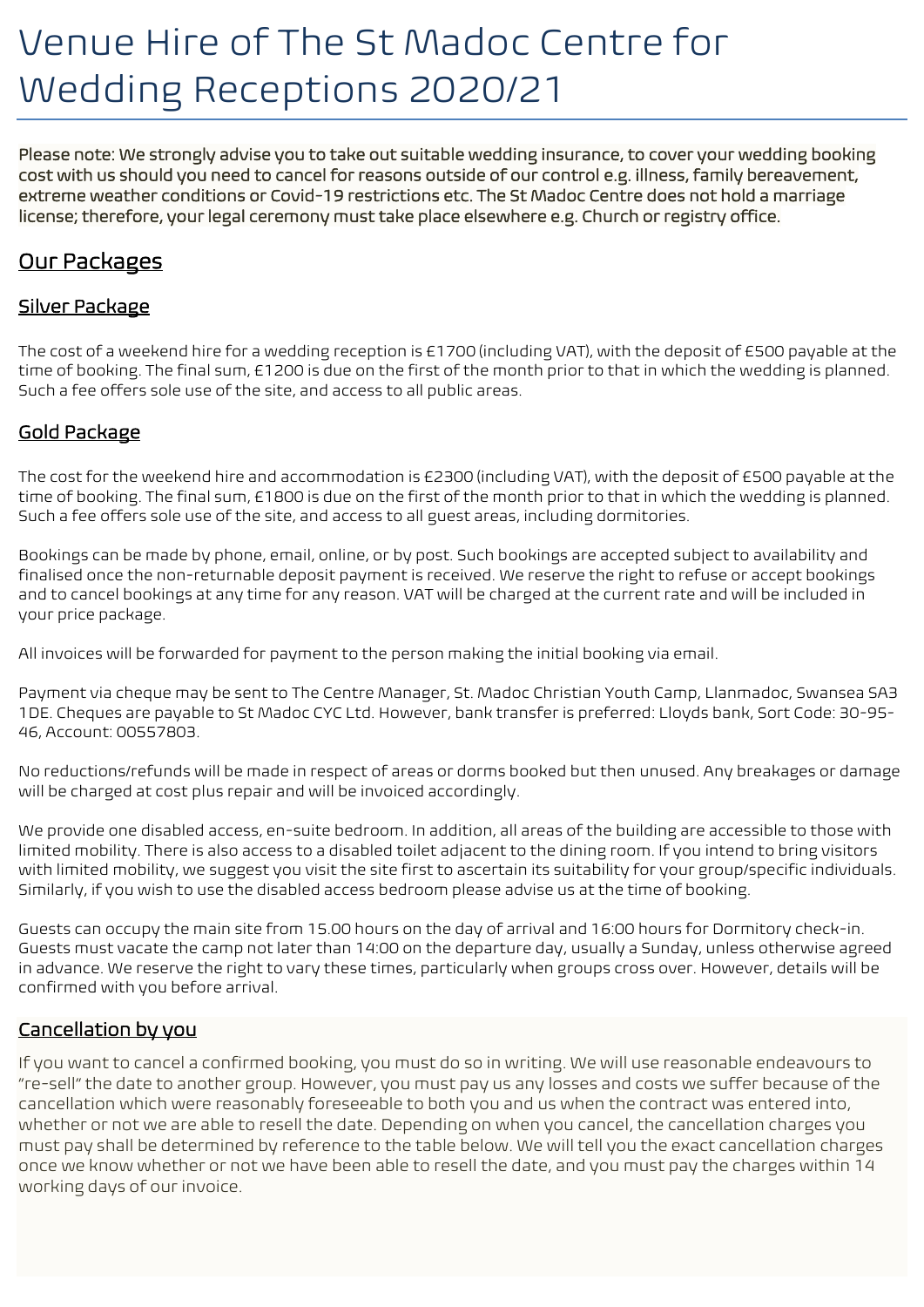Length of time before your scheduled wedding day Cancellation Charge

- More than 6 months Amount of your deposit (i.e. non-refundable in all cases)
- Between 3 and 6 months Up to 75% of the total wedding package price
- Less than 3 months 100% of the total wedding package price

COVID 19 - Any bookings taken during 2020/21 that cannot then be taken due to a government decreed lockdown will be able to request a date change within 12 months of the booking date at no extra charge.

#### **Supervision**

Covid-19 -reservations must adhere to current government guidelines concerning group size, social distancing measures and increased hygiene protocols.

Wedding/Event organisers are responsible for ensuring high standards of conduct with their groups. St Madoc Christian Youth Camp reserves the right to ban any guests who persistently ignore the rules or act in a manner likely to affect the safety, comfort or well being of other guests or staff. Such activities may include, but not limited to the following: Taking illegal drugs: tampering with electrical equipment/lighting; tampering with fire alarm systems (including covering or removing smoke detectors); letting off fire extinguishers; aggressive behaviour towards staff or guests; fighting; theft; entering accommodation assigned to other groups without permission.

Any accidents to individuals or camp property must be reported to the Centre Manager/Office and appropriate action, as directed by the Centre Manager, must be followed.

Out of respect for other users, and for local residents, noise should be kept to an absolute minimum between 23:00hrs and 8:00hrs. In cases of excessive noise, including, but not limited to, DJs, live or recorded music, it may be necessary for us to request it be stopped, or at least, the volume reduced.

#### General Rules

In line with our Christian ethos, witchcraft and occultism are not permitted at the site.

Well behaved dogs will be permitted to visit the site. Dog owners are responsible for their dogs and must always supervise them. Owners must pick up and dispose of any dog mess in the appropriate bins provided. Numbers are limited per group so please ask before booking. Guide dogs are not included in these limitations.

Large ball games are not permitted inside any buildings, with the exception of the sports hall. When available pool and table tennis may be played in the dining room, but must be supervised by adults, and any damage caused by inappropriate play will be added to the invoice.

#### Health and Safety

Customers are reminded that this is a natural site. There are inherent dangers in the woods, and elsewhere, by way of poisonous flora and fauna, and likewise danger of stumbling or falling in any of our open areas, due to rabbit holes, fallen trees, vegetation, as well as from the cliffs.

Please be aware of the dangers surrounding the sea and coastline. Dangerous currents exist, particularly on the ebb tide and at low water. Please note that children and young people should always be monitored when playing in and around both beaches. Please check up to date tides times before your activities.

Please note that occasionally farm animals may enter the site. In most cases they will stay away from members of the public. However, they can carry pests, and their faeces carry diseases hazardous to human health.

St Madoc Christian Youth camp does not provide medical personnel or first aid equipment for general use.

#### General Responsibilities

When vacating please ensure all areas are left clean and tidy and that any furniture moved be placed back to its original position.

When parking please ensure that there is enough access for emergency services to manoeuvre around the site.